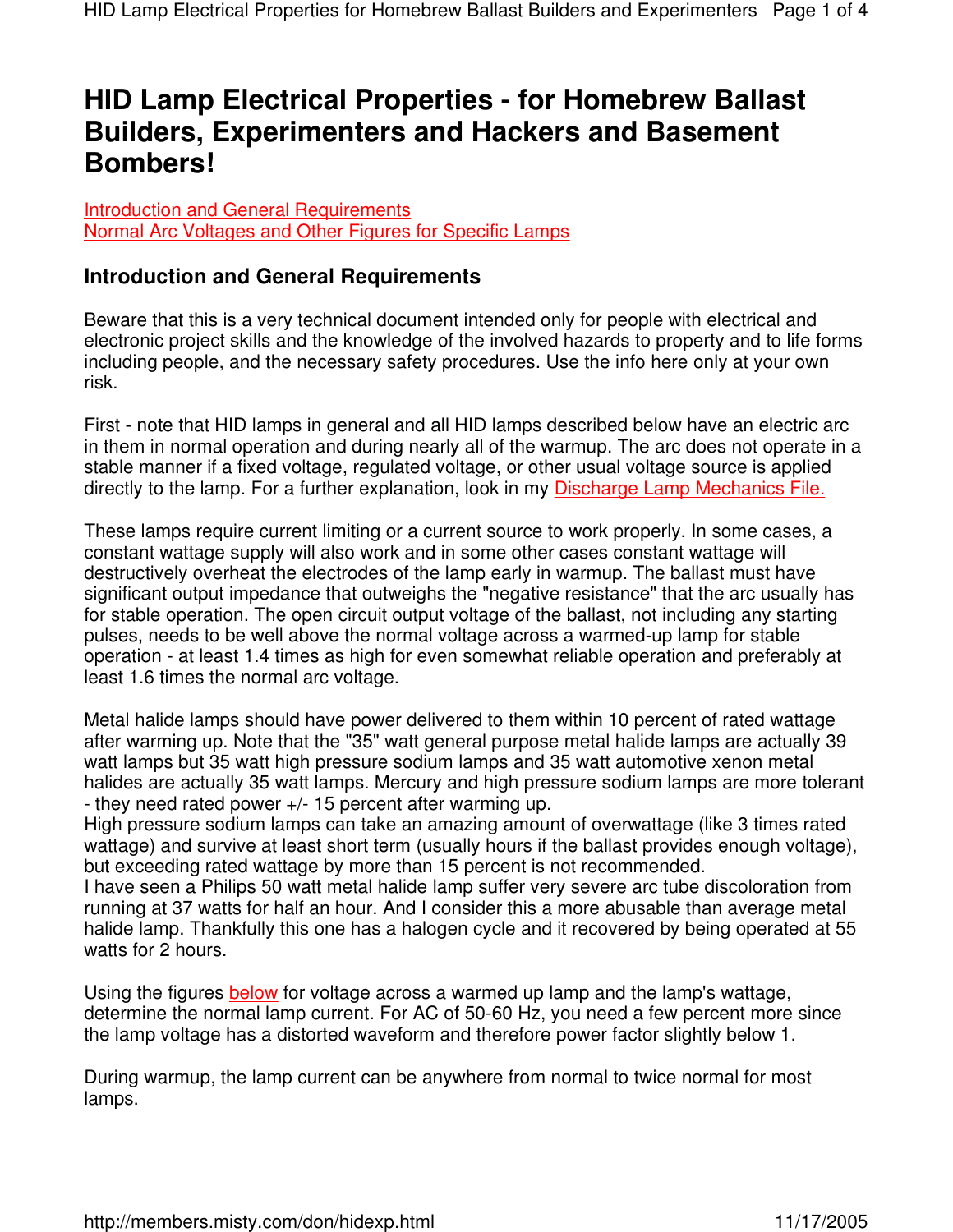Metal halides are the fussiest - do not exceed twice the normal current and maybe even not exceed 1.5 times the normal current in metal halide lamps. (Note - the Philips 50 watt can take twice normal current during warmup.) Exception - 35 watt automotive headlight xenon metal halide lamps can easily take full wattage during warmup up to a maximum current of 1.75 or 2 amps for accelerated warmup. Automotive ballasts even have circuitry to model the thermal characteristics and even provide over 35 watts during some part of the warmup to minimize warmup time and to give light output as close to normal as possible during the warmup.

Mercury and high pressure sodium lamps can easily take twice the normal current during warmup, although most ballasts do not provide this much. In my experience, mercury lamps can take 2.5 to probably 3 times the normal operating current during warmup. High pressure sodium lamps can take even more, at least 3 and usually 4 times the ratio of nominal wattage to nominal arc voltage during warmup (in my experience) as long as rated wattage is not exceeded by more than 15 percent. Most high pressure sodium lamps 100 watts or less can probably do OK with a constant power accelerated warmup.

Most metal halide lamps and high pressure sodium lamps only work properly with AC. DC in a high pressure sodium lamp will make the mercury and sodium separate - the mercury will have a higher arc temperature than usual in these lamps and the sodium will have higher heat conductivity than normal in these lamps so the arc tube can overheat. Light output will be reduced. DC can cause destructive electrolysis effects in most metal halide lamps not made specially for DC.

Mercury lamps work OK on AC or DC, but life may be reduced with DC. Some mercury lamps only reliably work with DC after being broken in if the shell of the base is positive and the tip of the base is negative.

High intensity discharge lamps also have current waveform requirements. Most want a crest factor (ratio of peak to RMS current) no higher than 1.7. Metal halide lamps are fussiest and may want crest factor to not exceed 1.6. Automotive headlight xenon metal halide lamps may have a really severe crest factor requirement in order to withstand the higher currents involved in constant wattage or accelerated warmup - these traditionally get a squarewave current waveform with a crest factor not much above 1! Higher crest factor in any HID lamp is harder on the electrodes and in addition crest factor above 1.45 limits the ability of the lamp to withstand unusually high current during warmup.

High pressure sodium lamps can mostly tolerate higher crest factors - I have seen some last a long time on unusual ballasts that produce a crest factor that had to exceed 3! They may not like high warmup currents with high crest factors however.

Metal halide lamps are sometimes fussy in one additional way - the arc is prone to extinguishing easily in the middle stages of warmup. There are two reasons:

1. Higher mercury pressure than in a mercury lamp makes the arc slightly narrower. In addition, some other ingredients such as scandium make the arc narrower and sometimes snakelike. When the lamp is fully warmed up, sodium (or other metals that absorb some of their spectral output) fattens the arc. But when the arc is narrower, it can be snakelike and unstable. Higher current fattens the arc and makes it more stable, and this is another reason to not underpower a metal halide lamp.

2. The presence of mercury halides or halogens makes the arc de-ionize more easily than a mercury arc does between half-cycles. This is one of the reasons why metal halide lamps need more ballast output voltage than mercury lamps of the same arc voltage drop do. And the shorter the duration of voltage less than the normal arc voltage between the voltage peaks of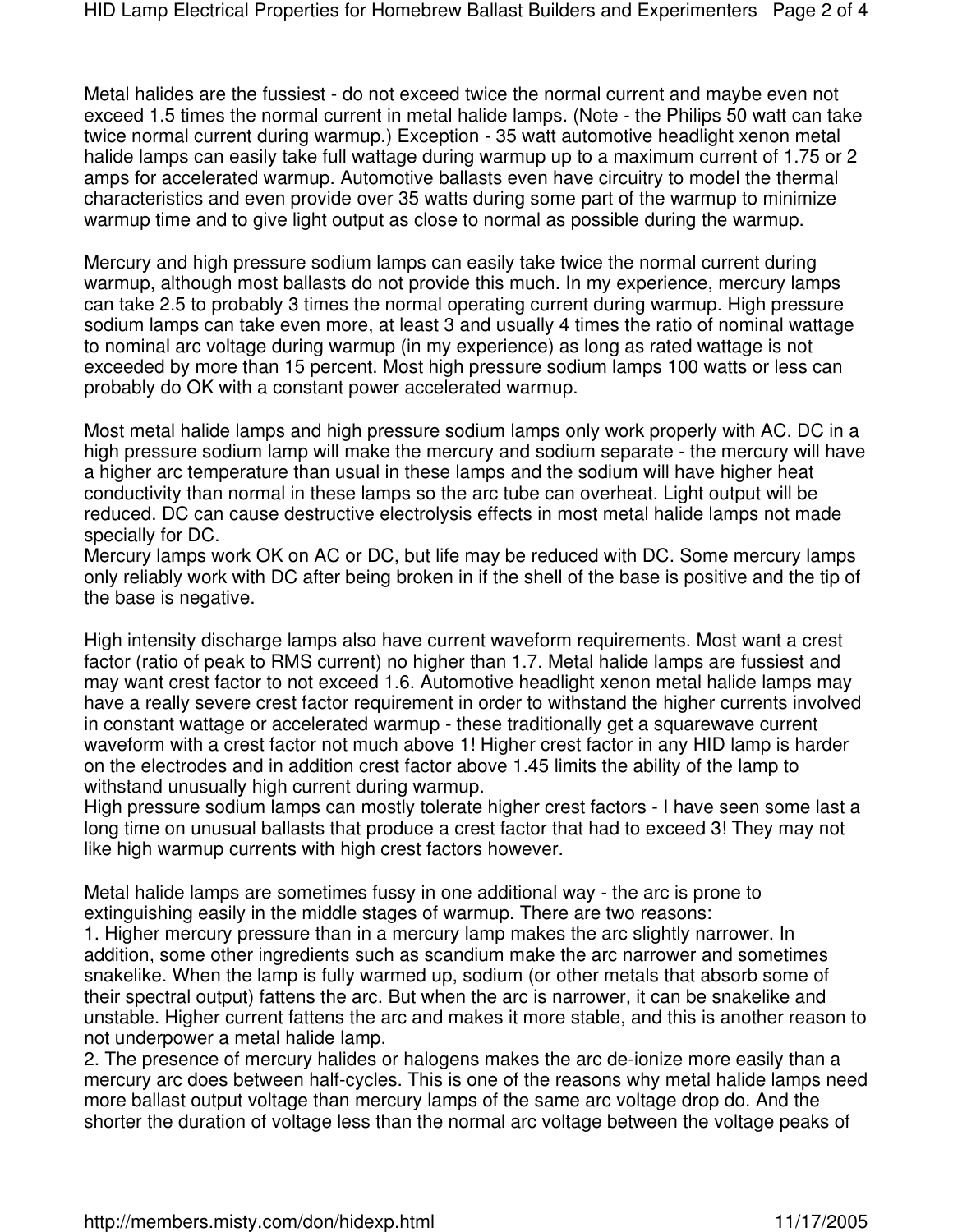each half cycle, the better. This effect is worse before warmup is complete - sodium helps the arc stay ionized and higher thermal mass of higher pressure mercury vapor keeps the arc hot throughout the AC cycle. This is also not as bad in larger lamps where the higher thermal mass of the larger quantity of high pressure mercury vapor keeps it white-hot throughout the AC cycle.

## **Normal Arc Voltages and Other Figures for Specific Lamps**

Now for these figures - arc voltage in normal operation, arc voltage minimum during warmup, and starting voltage. Note that with the exception of d2 type automotive headlight lamps, the only lamps covered below are the usual general lighting purpose HID lamps.

ARC VOLTAGE IN NORMAL OPERATION:

Mercury and metal halide, 50 watt: 95 volts. Mercury and metal halide, 100 watt: 115 volts. Mercury and metal halide, 175-400 watt: 135-140 volts. Mercury 1000 watt H34: 135-140 volts. 1000W mercury H36 and 1000W metal halide: around 220 volts.

Note that 175 to 400 watt mercury lamps will work in metal halide ballasts, but the reverse is often not true. Metal halide ballasts under 175 watts will operate mercury lamps OK except the high starting voltage might be hard on mercury lamps if attempting to restart them hot less than 2 minutes after a shutdown.

35 watt automotive headlight xenon metal halide: approx. 80-90 volts.

High pressure sodium, most models 35 to 100 watts: Nominally 55 volts but varies with age and condition from 45 to 85 volts.

High pressure sodium, most models 150, 200, 250, and 400 watts other than mercury retrofit: Nominally 100 volts but varies with age and condition from 80 to 170, sometimes 180 volts. High pressure sodium, mercury retrofit 150-360 watts: Nominally 130 volts but varies with age and condition from 100 to 175, sometimes 180 volts.

Note that mercury retrofit sodium lamps will be overpowered when their voltage is high if the ballast is a CW or CWA type or other type with a capacitor in series with the lamp, or with almost any metal halide ballast.

MINIMUM VOLTAGE ACROSS THE LAMP IN EARLY WARMUP:

Mercury and metal halide 70 watts or less: 11 volts.

Mercury and metal halide 100-125 watts: 12 volts.

Mercury and metal halide 175-400 watts: 13 volts.

Mercury and metal halide over 400 watts: 14 volts, maybe 16 for the higher voltage (not H34) mercury lamp.

High pressure sodium 100 watts or less: 11-13 volts.

High pressure sodium 150-400 watts, most models: 12-15 volts.

High pressure sodium 1000 watts: 15-18 volts.

35 watt automotive headlight xenon-metal halide: Typically in the 20's of volts, but I heard